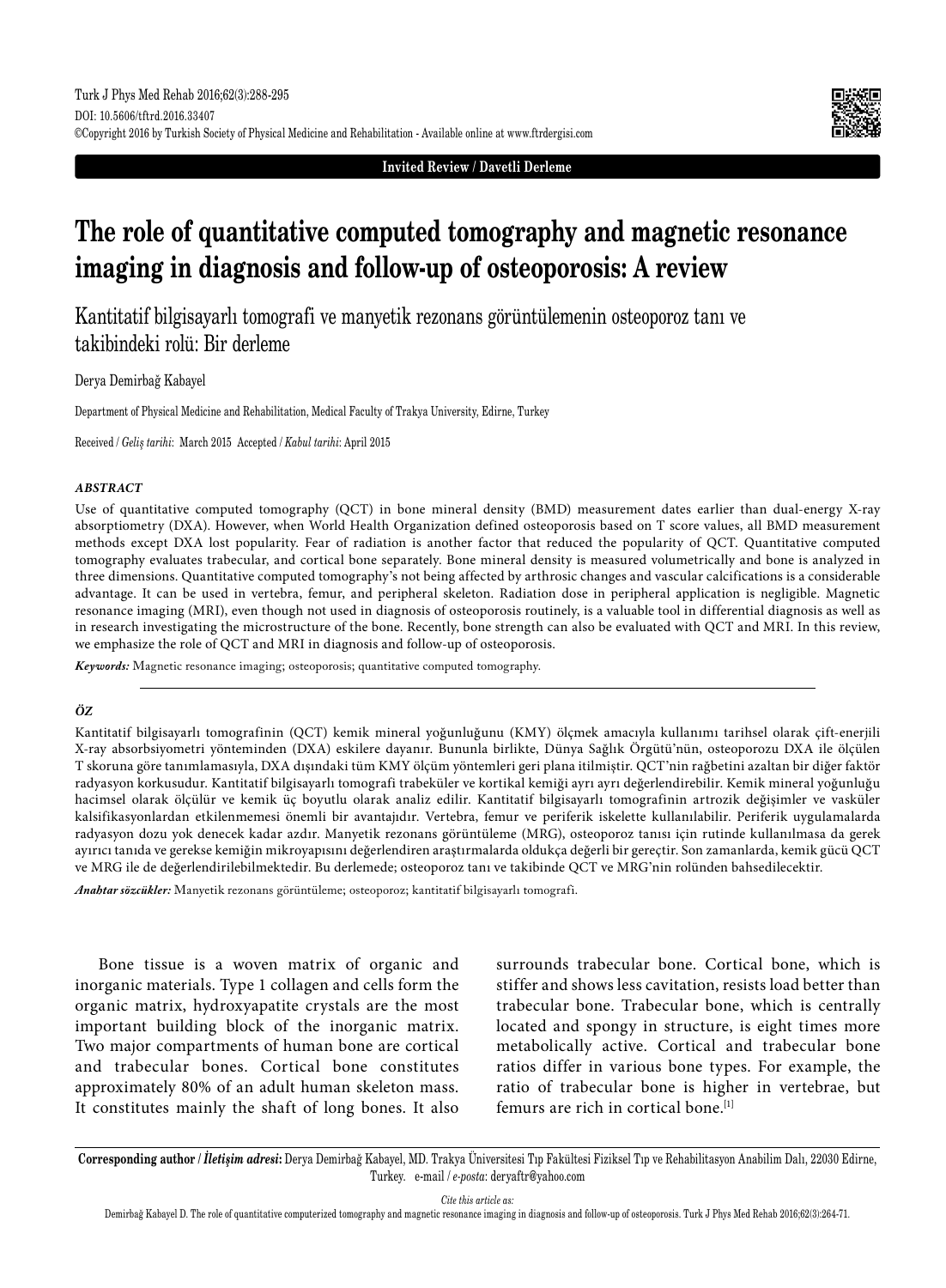The structure of bones are remodeled continuously throughout a person's life. While the remodeling balance favors bone formation in young individuals, formation-destruction is in equilibrium during middle age. In the elderly, remodeling cycle shifts to destruction.

Advancing age and processes affecting bone remodeling cycles do not affect cortical and trabecular bone, which have different structures and features.<sup>[2,3]</sup> For this reason, analyzing cortical and trabecular bones separately enables better understanding of the pathological process in metabolic diseases of bone including osteoporosis.

The elderly population is increasing in the world. The aging process reveals itself in many tissues and organs. The most important changes occur in bone tissue in the process of osteoporosis. Osteoporosis arising from either aging or other causes is a disease defined by a loss of bone strength and an increased risk of fracture caused by a decrease in bone mass and the deterioration of microstructure features.[2] Even though the definition includes changes in the microstructure of the bone in addition to loss of bone mass, clinical diagnosis is based mostly on the loss of bone mass. The decrease in bone strength and the increased risk of fracture are mostly diagnosed by looking at the patient's clinical background and family history. Dual energy X-ray absorptiometry (DXA) which is the most frequently used method in the diagnosis of osteoporosis cannot supply all the necessary clinical answers even though it is considered the gold standard. Almost half of the patients with low-energy osteoporotic fractures have osteopenic values in DXA. Mass identified by DXA reflects approximately 70% of bone strength. In this manner it becomes clear that DXA is not a sufficient evaluation method in the diagnosis as well as follow-up care for osteoporosis. In the follow-up studies of certain medications; a decrease in fracture risk is not correlated with BMD values identified by DXA. In fact, it has been reported in clinical follow-up studies that fracture risk is lowered due to medication even without changes in DXA. In addition, there are many situations in which DXA use is limited, such as with metabolic bone diseases, severe obesity and childhood osteoporosis.[4-10]

In summary, the insufficiencies of DXA in identifying parameters mentioned in the definition of osteoporosis such as "microstructure feature changes and decrease in bone strength" have created the need to evaluate bone both qualitatively and quantitatively by using different non-invasive methods. Therefore, quantitative computed tomography (QCT) has regained its value in diagnosis and treatment of osteoporosis, and as a result the use of magnetic resonance imaging (MRI) in evaluating bone structure has become more common.

## **QUANTITATIVE COMPUTED TOMOGRAPHY**

The use of QCT in bone density measurement dates back further than DXA. Quantitative CT, which has been used since the late 1970's, lost popularity due to the higher radiation exposure compared to DXA. On the other hand, even though the radiation dose might seem high when compared to DXA, it is almost 1/10 of that in routine CT scans. This fact should be kept in mind. Even X-ray scans, which are used frequently in daily practice, might give out higher radiation than QCT. Radiation doses are shown in  $\mu Sv$  in Table 1.<sup>[11]</sup> As it can be seen here; even though abdominal tomographic scans give out almost three times higher radiation compared to three dimensional (3D) QCT, clinicians use them in their routine practice, ignoring this fact. Another example can be given for X-rays. If an osteoporotic fracture is evaluated by X-ray, the patient is exposed to a radiation dose comparable to QCT. For this reason; in terms of clinical necessities, when QCT use is considered in osteoporosis evaluation and follow-up; "fear of radiation dose levels" should be considered with up to date facts. Furthermore, when the World Health Organization (WHO) defined osteoporosis based on T score values, all BMD measurement methods except DXA lost popularity.<sup>[5]</sup>

**Table 1.** Examples of effective radiation doses of various evaluation methods

| Evaluation method                         | Effective dosage<br>$(\mu Sv)$ |
|-------------------------------------------|--------------------------------|
| DXA for adults (vertebra and femur)       | $5 - 20$                       |
| 2D QCT (lateral scanogram and 3 sections) | $60-90$                        |
| 3D MD QCT (vertebra, L1-L2, one section)  | 1500                           |
| 3D MD QCT (femur, one section)            | 2500-3000                      |
| 3D MD QCT (radius, one section)           | $<$ 10                         |
| HR-pQCT                                   | $\leq$ 3                       |
| Posteroanterior chest X-ray               | 20                             |
| Abdominal CT (adult)                      | 8000-10.000                    |
| Lumbar anterior-posterior X-ray           | 700                            |
| Lumbar lateral X-ray                      | 300                            |
| 8-10 hours of air travel                  | 60                             |
| Background radiation (daily)              | $7-10$                         |

DXA: Dual energy X-ray absorptiometry; QCT: Quantitative computed tomography; 2D: Two dimensional; 3D: Three dimensional; MD: Multidetector; HR-pQCT: Highresolution peripheral quantitative computed tomography; CT: Computed tomography.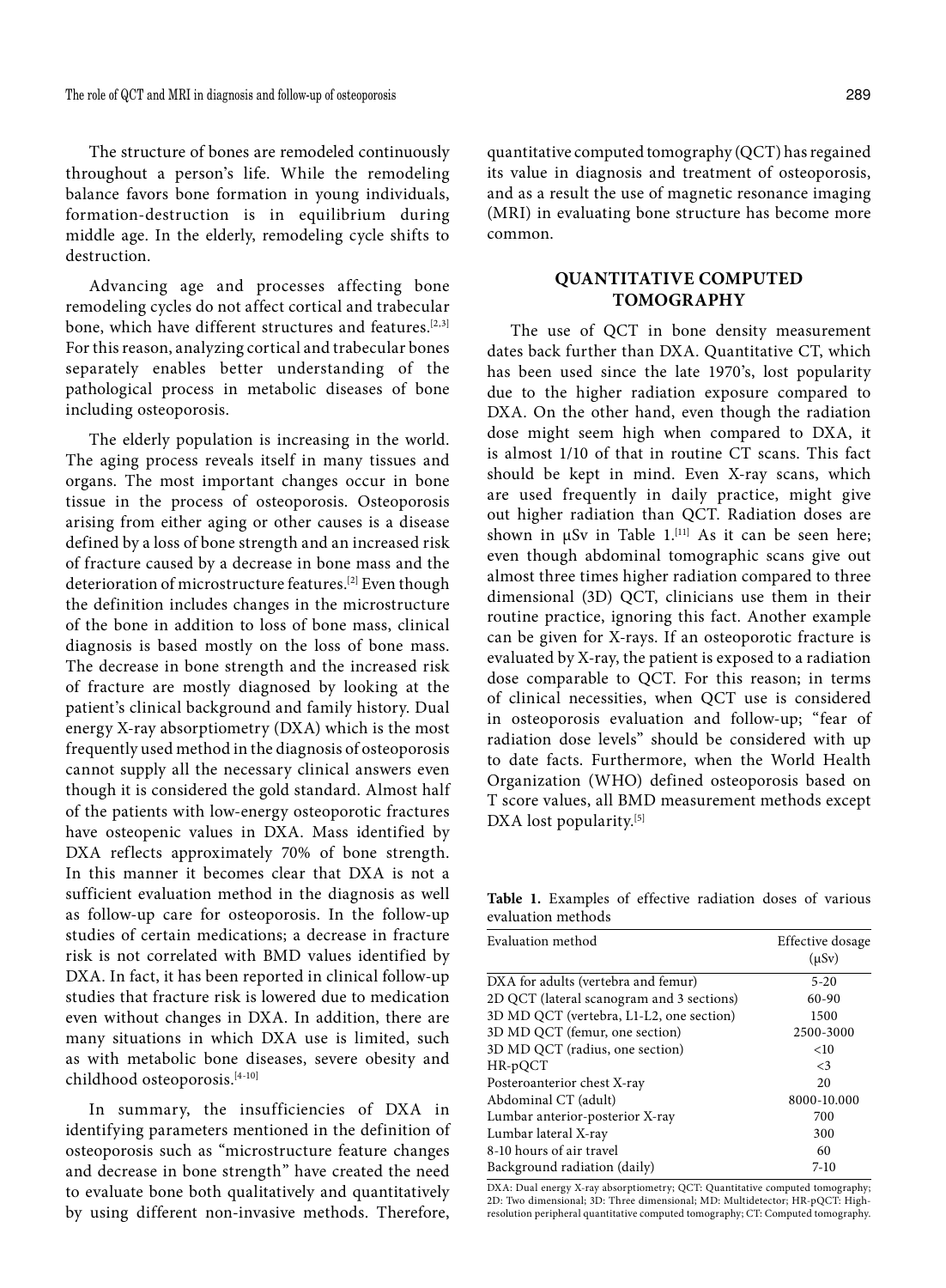Dual energy X-ray absorptiometry evaluates areal bone density, and thus, cannot accurately reflect bone strength or fracture risk.<sup>[6-10]</sup> Dual energy X-ray absorptiometry does not offer separate evaluation of cortical and trabecular bone BMD. Quantitative CT is the only method that can measure volumetric BMD value in terms of gr/cm3 separately in both trabecular and cortical bone since it has the advantage of axial imaging. It is possible to take measurements in vertebra, femur and peripheral skeleton.<sup>[3,12,13]</sup>

Quantitative CT can be implemented in any CT system. It simply requires a special software and calibration phantom. Calibration phantoms are apparatuses comprised of substances similar to bone mineral structure. Different calibration phantoms are used in different devices. For this reason measurements done with different devices cannot be compared. Technically, a water or gel filled pad is placed between the phantom and the area to be evaluated. Measurements are done with the phantom placed below. Calibration phantoms convert values measured by CT systems as Hounsfield units (HU) into BMD (mg hydroxyapatite/mL).<sup>[6,14]</sup>

Volumetric QCT measurements are usually done in the lumbar region (L1-3) of the spine. 8-10 mm thick slices of the chosen vertebrae are scanned using a low dose energy technique with a lateral scanogram. The region of interest (ROI) is marked in the axial plan. Since ROI is chosen manually, it allows for the evaluation of trabecular and cortical bone areas as well as the exclusion of fractured vertebra and arthrosic changes. Similar to DXA; results obtained from the patient are compared with young adults and other people from the same age group. T and Z scores are identified.[13]

In an analysis of a femur which has a more complex anatomical structure than a vertebra, the scanned region extends from 1-2 cm above the femur head to a few centimeters below the lesser trochanter. The volume to be evaluated is selected in scanned slices (VOI= Volume of interest). It allows geometric measurement. Thus, both BMD and structural analysis can be done.<sup>[15,16]</sup>

Peripheral QCT (pQCT) is most commonly used in the evaluation of the distal radius and tibia. Measurements are usually taken on the non-dominant extremity. Radiation doses are low (1-2 micro Sv) and workup time is short. Osteoporosis cannot be diagnosed by pQCT. However, once the patient is diagnosed, it can be used for treatment follow-up. Recently, it has been used widely by researchers. Many studies report that pQCT measurements are comparable to BMD results measured by DXA.[17,18] The most important limitation of pQCT is the difficulty in measuring the same area during therapy/disease follow-up appointments. This is especially an issue if the patient is a growing child.<sup>[19]</sup> The American College of Radiology (ACR) defined normal, osteopenic and osteoporotic values for volumetric QCT based on the density of hydroxyapatite in g/cm<sup>3</sup> (Table 2).<sup>[20]</sup>

The most important fact a clinician needs to know about osteoporosis is that the WHO based the definition of osteoporosis on a -2.5 T score in DXA. As such, "values obtained using other techniques should not be evaluated according to the same cut-off value." As QCT analyze trabecular areas separately, bone loss due to aging occurs earlier. If -2.5 T values measured by QCT are interpreted as osteoporosis, many young adults would be misdiagnosed as osteoporotic. However, a -2.5 T score of DXA equals an average -3.4 T score (min: -3.1 max: -3.8) of QCT. This reflects approximately 80 mg mineral density in cm<sup>3</sup>.<sup>[12,21]</sup>

## **Advantages of QCT over DXA**

- It can measure BMD of trabecular and cortical bone separately.
- Compared to areal density of DXA  $(mg/cm<sup>2</sup>)$ , QCT can provide volumetric density data.
- • Measurements are affected by tissue on vertebra and proximal femur in DXA. However, QCT is not affected by degenerative changes in spine or vascular calcifications.
- Quantitative CT is superior to DXA in BMD measurements in obese patients.
- • It provides volumetric measurement advantage in children.

**Table 2.** Values defined by American College of Radiology for bone mineral density measured by quantitative computed tomography

| OCT trabecular vertebra BMD values                       | Equivalent of WHO osteoporosis definition |
|----------------------------------------------------------|-------------------------------------------|
| $>120$ mgr/cm <sup>3</sup><br>120-80 mgr/cm <sup>3</sup> | Normal<br>Osteopenic                      |
| $< 80$ mgr/cm <sup>3</sup>                               | Osteoporotic                              |

QCT: Quantitative computed tomography; BMD: Bone mineral density; WHO: World Health Organization.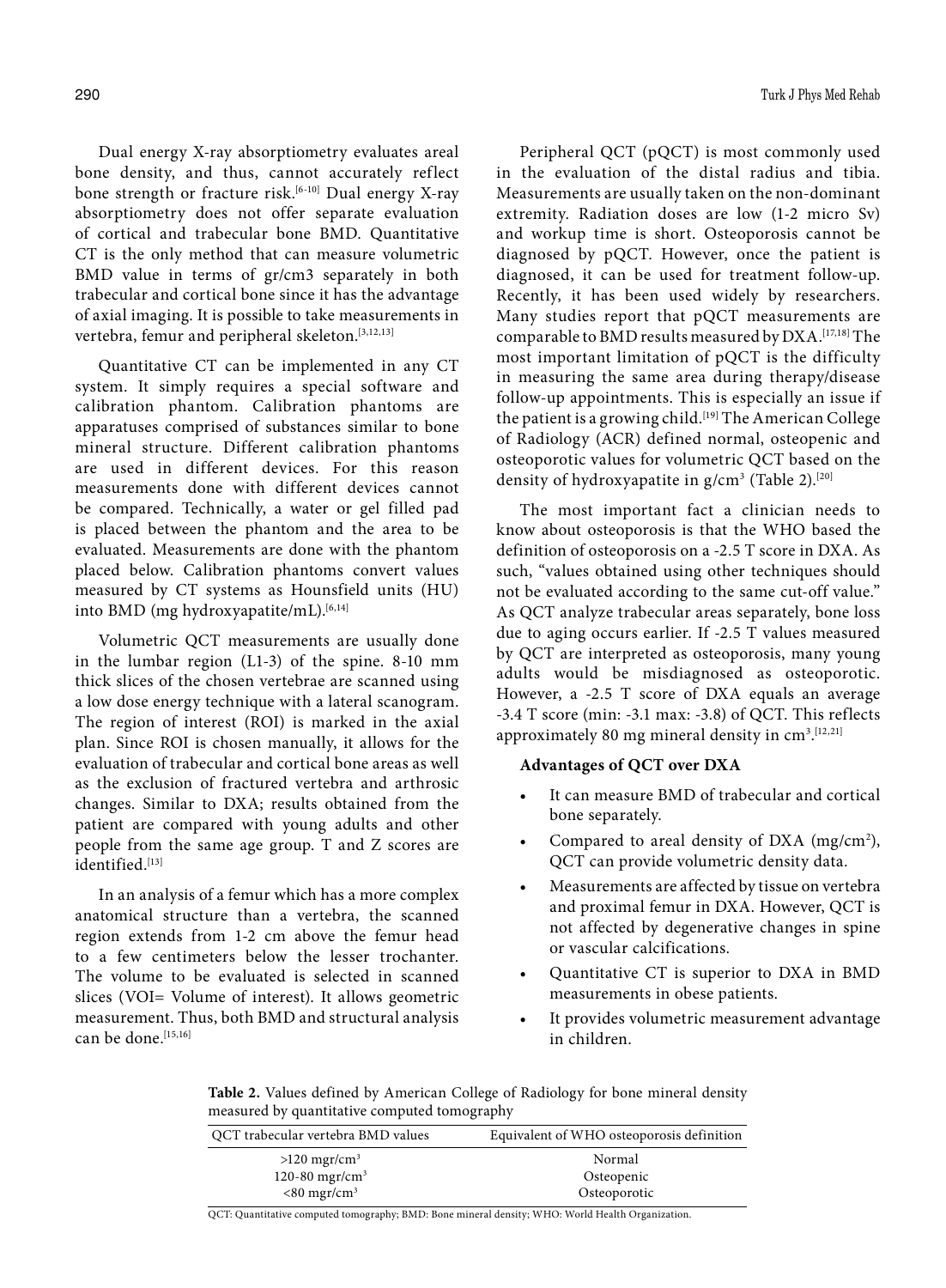- Quantitative CT is superior to DXA in metabolic bone diseases.
- When these advantages are considered, Table 3 summarizes under which clinical conditions and on what grounds OCT is favored over  $DXA$ , [11,22-25]

## **Disadvantages of QCT over DXA[11,26]**

- Most important disadvantage of QCT is higher radiation exposure compared to DXA (0.06 mSv versus 3 mSv). This especially limits its use in young women.
- T scores acquired with OCT can't be used in the diagnosis of osteopenia and osteoporosis. Presently, DXA is accepted as the leading method in clinical decision making. Even if DXA is not feasible, the Social Security Institution refuses to pay for QCT tests in osteoporosis treatment.
- Special software for CT systems and educated personnel are required for evaluating volumetric bone with QCT.
- It takes a little longer to report results with QCT compared to DXA.
- Because both the abdominal and pelvic regions are included in the area of assessment, overlooking any visceral organ pathology might cause legal problems. For example there might be enlarged lymph nodes in the para-aortic or inguinal region and if it is not reported in the analysis of QCT, a lymphoma diagnosis might get overlooked.
- Evaluating osteoporosis with QCT is more expensive compared to DXA.

In brief, many reports show that when measurements of vertebra and femur in QCT and DXA are compared BMDs of DXA and QCT are highly correlated; T scores of QCT are 15-20% lower; when corrected T scores are similar, and even though results of QCT and DXA correlate in cases with and without vertebra fracture, correlation is higher in cases with fractures.[27-29]

In a study that compared QCT and DXA in postmenopausal women; 140 women with an average age of 63 are compared.[30] Mineral density levels lower than 80 mg/cm3 in QCT was categorized as osteoporosis. Accordingly osteoporosis was identified in 24% of the patients in the lumbar DXA while lumbar QCT classified 65% of cases as osteoporosis. This indicates a very dramatic difference. The authors reported that there were 41 cases that were diagnosed as osteoporotic by QCT and non-osteoporotic by DXA and, seven of these cases (17.1%) had single or multiple fractures. They reported that all of these 41 cases had vertebral arthrosis.

A study that compared the contralateral hips of 50 women with osteoporotic hip fractures using QCT and DXA included similarly aged women without fractures as a control group. In the results of the research; cortical thickness and volumetric BMD as measured by QCT compared to areal BMD measured with DXA was more valuable in the estimation of hip fracture.[31]

### **High resolution QCT techniques**

Quantitative CT can also evaluate the skeletal structure of the spine, femur and appendicular skeleton in high resolution. Spatial resolution of these techniques is between  $0.25$ -0.3 mm<sup>2</sup> when 0.6 mm slices are used. Considering that trabecula diameter has an average of 0.02-0.2 mm; even if they cannot completely reflect the trabecular structure, they might identify some microstructure features. They have been reported to have a correlation with micro CT.[4]

The multi-detector CT radiation dose is high in spine and femur (3000 micro SV). This radiation dose is much lower and negligible in peripheral analysis  $(HR-pQCT),$ [11]

High resolution-pQCT has been identified as the most important innovation in the evaluation of bone

**Table 3.** Clinical conditions in which quantitative computed tomography is superior to dual energy X-ray absorptiometry

| Clinical indications for QCT                                                              | Reason                                                                                                   |
|-------------------------------------------------------------------------------------------|----------------------------------------------------------------------------------------------------------|
| Very small or very big built individuals                                                  | Unlike projectional measurement in DXA volumetric<br>measurement is not affected by the size of the body |
| Severe degenerative spine diseases (degenerative disk disease,<br>facet arthropathy, DISH | Only trabecular bone in corpus vertebrae can be measured.<br>Osteophytes affect measurement minimally.   |
| Severely obese patients                                                                   | DXA cannot remove impact of soft tissue completely                                                       |
| Conditions requiring high sensitivity to follow-up changes in<br>metabolic bone           | Trabecular bone is more active metabolically                                                             |

QCT: Quantitative computed tomography; DXA: Dual energy X-ray absorptiometry; DISH: Diffuse idiopathic skeletal hyperostosis.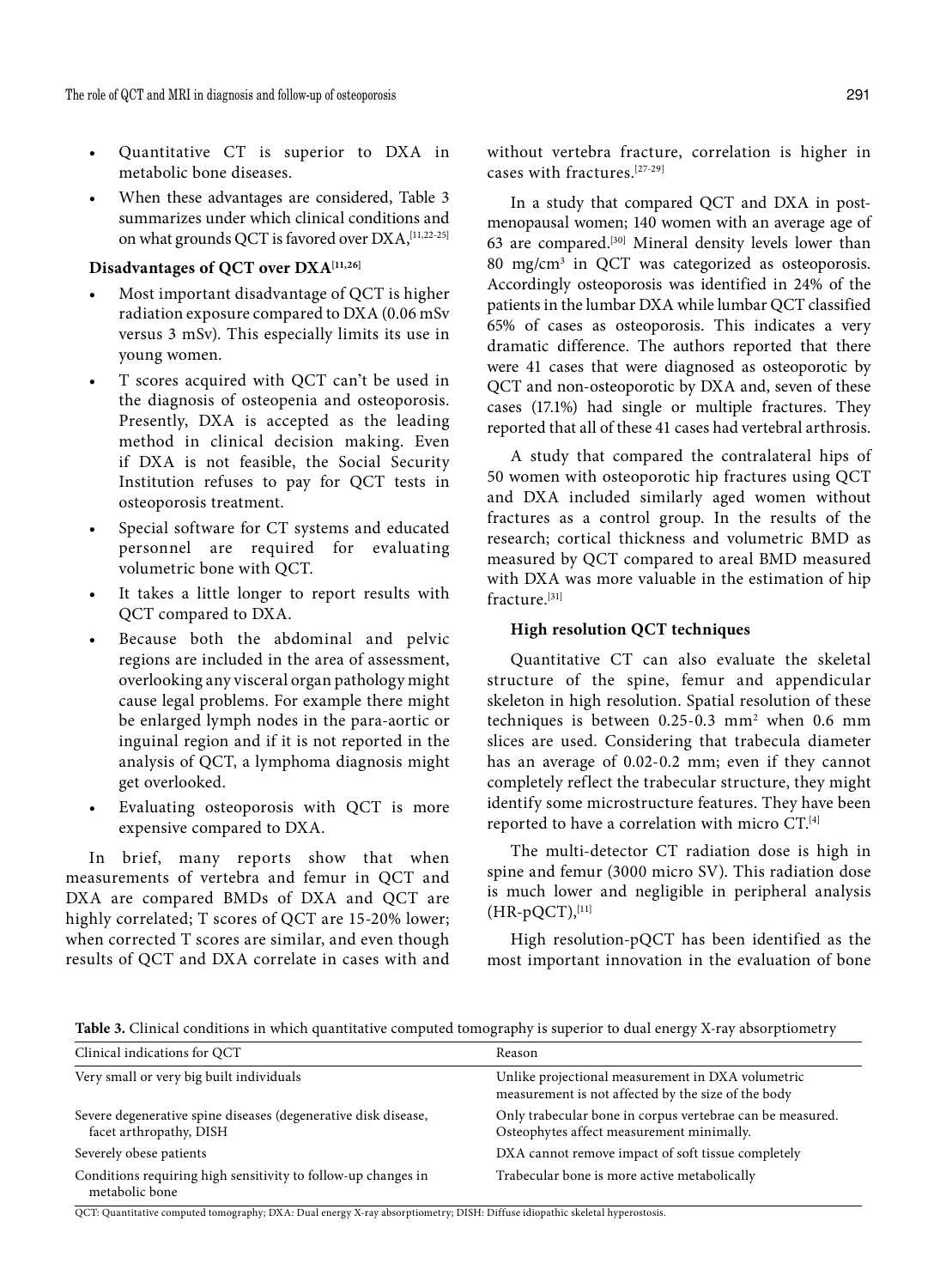architecture in the last 10 years. The spatial resolution is provides is better than MD-spinal QCT, MRI and other pQCT devices. The radiation dose of 500-1000 is lower than abdominal CT and it takes approximately three minutes for each scan. A disadvantage is that it is a method limited to the peripheral skeleton. Cortical bone density, cortical thickness, cortical porosity, trabecular bone density, bone volume fraction (bone volume/trabecular volume), number of trabeculae, trabecular thickness and trabecular separation can be evaluated with HR-pQCT. Especially trabecular thinning and the decrease in trabecular connections can be identified in osteoporotic cases. High resolution-pQCT is used in many drug efficacy studies for this reason. Changes in the parameters before and after therapy have been reported.<sup>[1,32-36]</sup> Also HR-pQCT is reported to be correlated with micro CT, which is accepted as the gold standard in treatment follow-up studies.[37]

Cortical porosity which is the most important parameter evaluated with HR-QCT techniques, expresses the number and the width of pores in the cortical bone. The average cortical porosity in the femur neck is 5-13%. This ratio increases with aging or as the osteoporosis process advances. Both the diameter and the number of pores increase. This leads to the thinning and weakening of the cortex. Many studies report a correlation between the increase in cortical porosity and femur neck fractures. Also, cortical porosity is considered to be the most important indicator of bone quality.[2]

Women who use and do not use drugs that effect bone turnover were prospectively evaluated in a study that follows microstructure changes with HR-pQCT. In cases where bone turnover effecting-drugs were not used; trabecular separation and the increase in heterogeneity were identified along with decrease in total bone density and trabecular amount. In HRT users; decreases in the cortical area, total bone density, cortical content and thickness were reported along with an increase in the trabecular area. In women who use bisphosphonate, increases in bone volume fraction and trabecular density were reported. It was especially more apparent in the inner trabecular area. It has been reported that cortical and trabecular area changes in distal radius were reciprocally related.[38]

In a study that evaluated the correlation of HR-pQCT with DXA in the peripheral skeleton; distal radius measurements were obtained from 161 postmenopausal women. Researchers reported that QCT

was correlated with DXA and it provided a significant advantage while evaluating cortical and trabecular bone microstructure in addition to its high accuracy and high level of precision.[39]

The low radiation dose of HR-pQCT allows identification of bone in healthy individuals. Chevalley et al.[40] used HR-pQCT to evaluate the distal radius of healthy post-menopausal women. They evaluated the bone microstructure in women with and without a history of fracture. As a result of their study in which they found significant differences between both T scores and cortical bone structures, they reported that 1 lower standard deviation in cortical thickness was related with a three times increase in fracture risk. They also pointed out that fractures in the premenopausal period might be an indicator for postmenopausal osteoporosis.

#### **MAGNETIC RESONANCE IMAGING**

Magnetic resonance imaging, a ground-breaking method which has the advantage of zero radiation exposure, is used in the diagnosis and follow-up of many diseases. It provides an opportunity to analyze trabecular and cortical bone separately. Bone vitality can be evaluated with a functional MRI. The higher the Tesla power of the MRI, the more successful it is in displaying bone structure. It has high reproducibility and variability in serial measurements is reported as 2-4%.[3] Comparative research is only possible for MRI measurements using the same Tesla power and the same area.

Mineralized tissue itself does not cause signals in MRI. This is actually a disadvantage because trabeculae are seen as signal voids in high intensity fatty bone marrow. Quantitative analysis can be done in T<sub>1</sub>-weighted, T<sub>2</sub> fat-suppression weighted and diffusion weighted MRI sequences.[3]

An increase in bone marrow fat tissue in a MRI is associated with a BMD decrease in DXA. This is also supported since the osteoporotic process accompanies a fatty change in bone marrow.[41]

High resolution-MRI is mostly used in the peripheral skeleton (distal radius, distal tibia, and calcaneus). Scanning in these areas can be done with small coils. Gadolinium enhancement of fatty bone marrow and trabeculae can be seen. It even allows for the taking of a virtual biopsy.<sup>[42,43]</sup> Microstructural analysis via a virtual biopsy shows noticeable differences in individuals with fractured and nonfractured bones.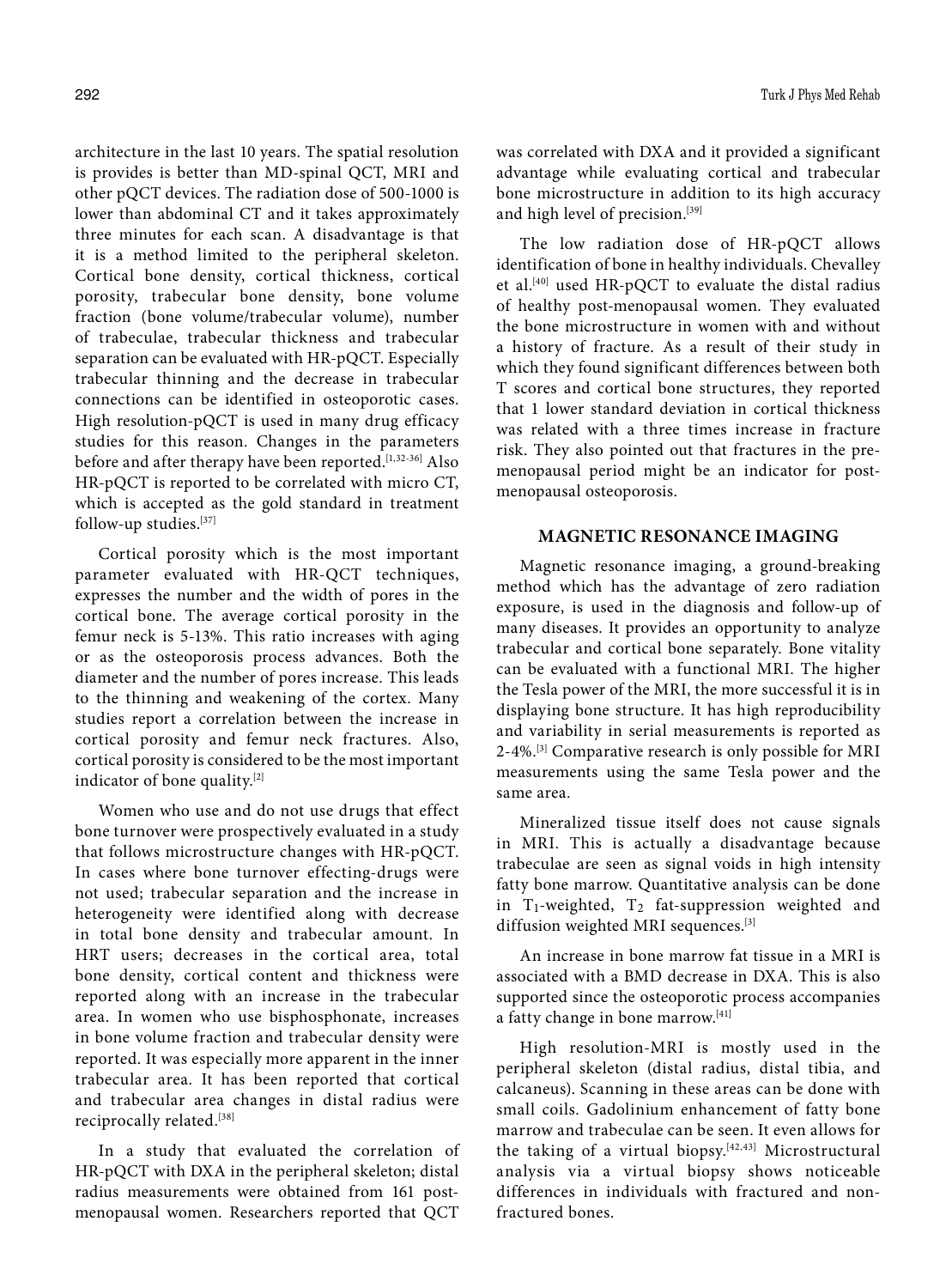The high accuracy rates of data acquired by MRI in bone evaluation, and the fact that it is non-invasive make MRI an attractive option while performing drug studies.<sup>[44,45]</sup>

There are many differences between spinal osteoporotic fractured and non-fractured individuals in peripheral HR-MRIs. Trabeculae thickness and continuity are significantly different between fractured and non-fractured cases.[3] Recently, it is possible to analyze trabeculae in the femur with over 3T HR-MRI.[4]

Vertebral fracture risk is primarily associated with trabecular bone structure whereas; cortical bone geometry, thickness and porosity are important indicators for hip fractures. It is known that the thinnest cortical bone region in the femur neck is valuable to identify hip fracture risk. The value of MRI in evaluating cortical bone needs to be investigated.<sup>[4]</sup>

In a study that investigated whether the bone marrow fat ratio as identified by MRI correlated with DXA, 3T MRI evaluations were made. Two radiologists analyzed 58 post-menopausal women who were included in the study. This study reported that the bone marrow fat ratio measured by 3T MRI correlated with BMD measured by DXA. Also, MRI was reported to have a low inter-observer bias ratio and high reproducibility.<sup>[46]</sup>

In another animal study (sheep tibia), MRI was reported to correlate with micro CT. In this study morphometric analysis of trabecula was done using 3T MRI. This study also reported high levels of reproducibility and accuracy rate.<sup>[47]</sup> Another study that analyzed the wrists of four healthy individuals using 7 Tesla MRI reported that MRI was efficient in evaluating the distal radius trabecular microstructure.<sup>[48]</sup>

# **FINITE ELEMENT ANALYSIS: BONE STRENGTH and FLEXIBILITY**

The "Finite element analysis" (FEA) method can be acknowledged as the most important technological advancement in non-invasive analysis of bone. Quantitative CT and MRI also provided major innovations. The FEA method based on data from QCT and MRI, which is useful for assessing bone strength, fracture risk and therapeutic effects on osteoporosis. Finite element analysis is a computerbased program that can reflect complex geometry and heterogeneous density distributions of bone into colors and simulate stress and strain of objects under mechanical load. The purpose of the measurements of bone strength is to predict possible fracture risk in the bone under stress. FEA can also be used in evaluation of the response to drug therapy.[4,6,49,50]

In conclusion, in addition to the advantage of volumetric evaluation of bone mass and separate analysis of cortical and trabecular bone, QCT can be preferred to DXA in metabolic bone diseases, children and obese patients. Also calcifications that cause artifacts in DXA do not alter measurement results in QCT. One must keep in mind that T scores of QCT are not equivalent to T scores of DXA, so they must be adjusted accordingly. Especially HR-QCT stands out in evaluation of bone structure and is used in many drug studies. The radiation dose is negligible especially in peripheral analysis. Although MRI enables the analysis of bone structure, it cannot be used routinely in the diagnosis of osteoporosis. The FEA method that permits the evaluation of bone strength using both QCT and MRI looks promising to help answer many questions.

Osteoporosis is a clinical situation with many mysteries. We believe that in search of answers for understanding bone, QCT and MRI will contribute substantially.

#### **Declaration of conflicting interests**

The author declared no conflicts of interest with respect to the authorship and/or publication of this article.

#### **Funding**

The author received no financial support for the research and/or authorship of this article.

#### **REFERENCES**

- 1. Johannesdottir F, Turmezei T, Poole KE. Cortical bone assessed with clinical computed tomography at the proximal femur. J Bone Miner Res 2014;29:771-83.
- 2. Chen H, Zhou X, Fujita H, Onozuka M, Kubo KY. Age-related changes in trabecular and cortical bone microstructure. Int J Endocrinol 2013;2013:213234.
- 3. Bauer JS, Link TM. Advances in osteoporosis imaging. Eur J Radiol 2009;71:440-9.
- 4. Krug R, Burghardt AJ, Majumdar S, Link TM. Highresolution imaging techniques for the assessment of osteoporosis. Radiol Clin North Am 2010;48:601-21.
- 5. Genant HK, Cann CE, Ettinger B, Gordan GS. Quantitative computed tomography of vertebral spongiosa: a sensitive method for detecting early bone loss after oophorectomy. Ann Intern Med 1982;97:699-705.
- 6. Bouxsein ML. Technology insight: noninvasive assessment of bone strength in osteoporosis. Nat Clin Pract Rheumatol 2008;4:310-8.
- 7. Rate of forearm bone loss is associated with an increased risk of fracture independently of bone mass in postmenopausal women: the OFELY study. J Bone Miner Res 2005;20:1929-35.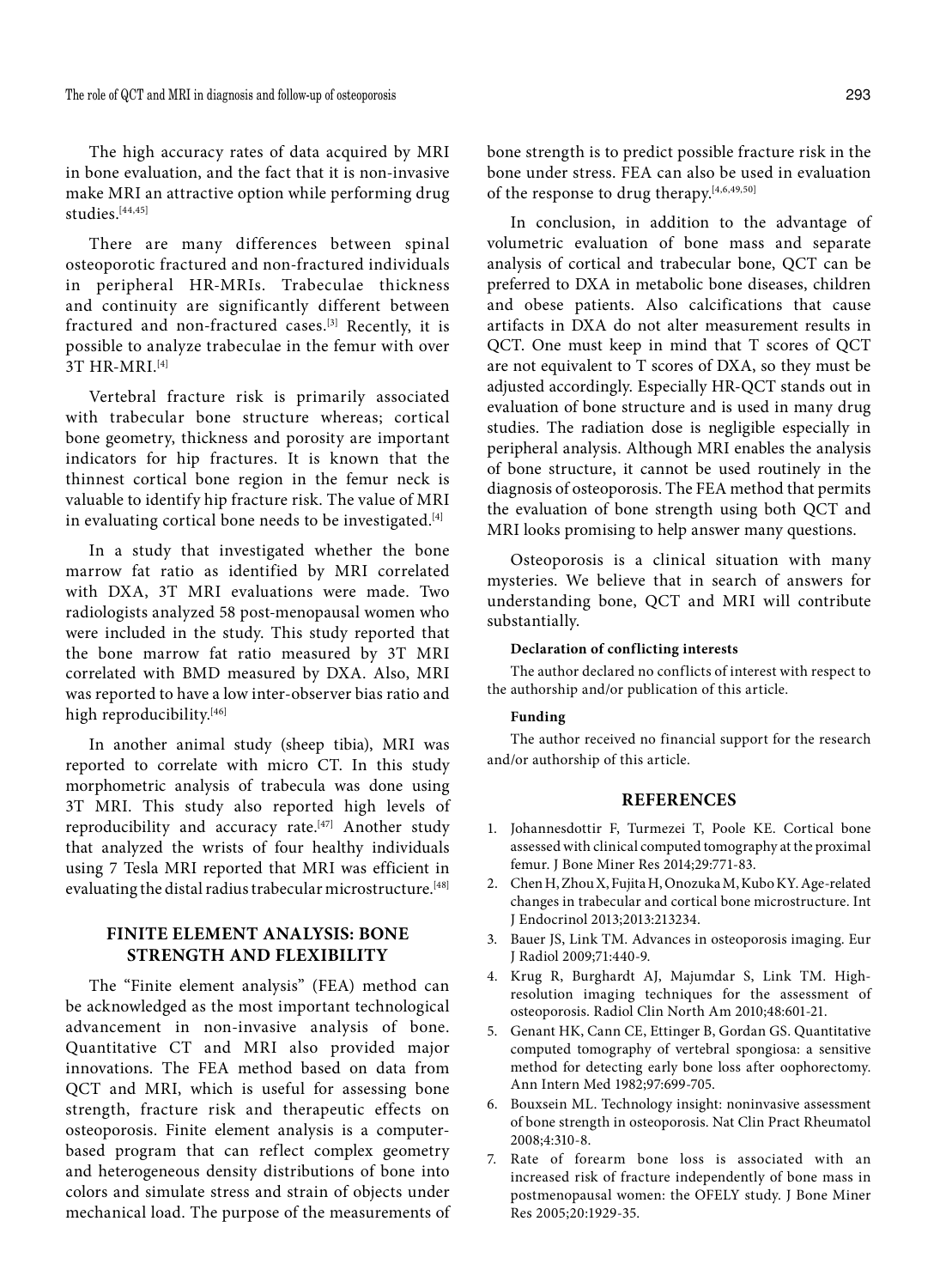- 8. Schuit SC, van der Klift M, Weel AE, de Laet CE, Burger H, Seeman E, et al. Fracture incidence and association with bone mineral density in elderly men and women: the Rotterdam Study. Bone 2004;34:195-202.
- 9. Cummings SR, Karpf DB, Harris F, Genant HK, Ensrud K, LaCroix AZ, et al. Improvement in spine bone density and reduction in risk of vertebral fractures during treatment with antiresorptive drugs. Am J Med 2002;112:281-9.
- 10. Delmas PD, Li Z, Cooper C. Relationship between changes in bone mineral density and fracture risk reduction with antiresorptive drugs: some issues with meta-analyses. J Bone Miner Res 2004;19:330-7.
- 11. Griffith JF, Genant HK. Bone mass and architecture determination: state of the art. Best Pract Res Clin Endocrinol Metab 2008;22:737-64.
- 12. Adams JE. Quantitative computed tomography. Eur J Radiol 2009;71:415-24.
- 13. Manisalı M, Özaksoy D, Doğan S. Osteoporozda radyolojik görüntüleme. Türkiye Klinikleri J Orthop & Traumatol-Special Topics 2010;3:29-38.
- 14. Kalender WA, Felsenberg D, Louis O, Lopez P, Klotz E, Osteaux M, et al. Reference values for trabecular and cortical vertebral bone density in single and dual-energy quantitative computed tomography. Eur J Radiol 1989;9:75-80.
- 15. Genant HK, Engelke K, Prevrhal S. Advanced CT bone imaging in osteoporosis. Rheumatology (Oxford) 2008;47:9-16.
- 16. Lang TF, Keyak JH, Heitz MW, Augat P, Lu Y, Mathur A, et al. Volumetric quantitative computed tomography of the proximal femur: precision and relation to bone strength. Bone 1997;21:101-8.
- 17. Sawada K, Morishige K, Nishio Y, Hayakawa J, Mabuchi S, Isobe A, et al. Peripheral quantitative computed tomography is useful to monitor response to alendronate therapy in postmenopausal women. J Bone Miner Metab 2009;27:175-81.
- 18. Engelke K, Libanati C, Liu Y, Wang H, Austin M, Fuerst T, et al. Quantitative computed tomography (QCT) of the forearm using general purpose spiral whole-body CT scanners: accuracy, precision and comparison with dualenergy X-ray absorptiometry (DXA). Bone 2009;45:110-8.
- 19. Zemel B, Bass S, Binkley T, Ducher G, Macdonald H, McKay H, et al. Peripheral quantitative computed tomography in children and adolescents: the 2007 ISCD Pediatric Official Positions. J Clin Densitom 2008;11:59-74.
- 20. American College of Radiology. ACR Practice Guideline for the Performance of Quantitative Computed Tomography (QCT) Bone Densitometry (Resolution 33). Reston, Va, USA, 2008.
- 21. Miller PD. Controversies in bone mineral density diagnostic classifications. Calcif Tissue Int 2000;66:317-9.
- 22. ACR-SPR-SSR Practice parameter for the performance of quantitative computed tomography (qct) bone densitometry (Resolution 39). Reston, Va, USA, 2014.
- 23. Engelke K, Glüer CC. Quality and performance measures in bone densitometry: part 1: errors and diagnosis. Osteoporos Int 2006;17:1283-92.
- 24. Leonard MB. A structural approach to skeletal fragility in chronic kidney disease. Semin Nephrol 2009;29:133-43.
- 25. Binkley TL, Berry R, Specker BL. Methods for measurement of pediatric bone. Rev Endocr Metab Disord 2008;9:95-106.
- 26. Yu EW, Thomas BJ, Brown JK, Finkelstein JS. Simulated increases in body fat and errors in bone mineral density measurements by DXA and QCT. J Bone Miner Res 2012;27:119-24.
- 27. Cheng X, Wang L, Wang Q, Ma Y, Su Y, Li K. Validation of quantitative computed tomography-derived areal bone mineral density with dual energy X-ray absorptiometry in an elderly Chinese population. Chin Med J (Engl) 2014;127:1445-9.
- 28. Guglielmi G, van Kuijk C, Li J, Meta MD, Scillitani A, Lang TF. Influence of anthropometric parameters and bone size on bone mineral density using volumetric quantitative computed tomography and dual X-ray absorptiometry at the hip. Acta Radiol 2006;47:574-80.
- 29. Lang TF, Guglielmi G, van Kuijk C, De Serio A, Cammisa M, Genant HK. Measurement of bone mineral density at the spine and proximal femur by volumetric quantitative computed tomography and dual-energy X-ray absorptiometry in elderly women with and without vertebral fractures. Bone 2002;30:247-50.
- 30. Li N, Li XM, Xu L, Sun WJ, Cheng XG, Tian W. Comparison of QCT and DXA: Osteoporosis Detection Rates in Postmenopausal Women. Int J Endocrinol 2013;2013:895474.
- 31. Yang L, Udall WJ, McCloskey EV, Eastell R. Distribution of bone density and cortical thickness in the proximal femur and their association with hip fracture in postmenopausal women: a quantitative computed tomography study. Osteoporos Int 2014;25:251-63.
- 32. Nishiyama KK, Shane E. Clinical imaging of bone microarchitecture with HR-pQCT. Curr Osteoporos Rep 2013;11:147-55.
- 33. Tsai JN, Uihlein AV, Burnett-Bowie SA, Neer RM, Zhu Y, Derrico N, et al. Comparative effects of teriparatide, denosumab, and combination therapy on peripheral compartmental bone density, microarchitecture, and estimated strength: the DATA-HRpQCT Study. J Bone Miner Res 2015;30:39-45.
- 34. Chapurlat RD, Laroche M, Thomas T, Rouanet S, Delmas PD, de Vernejoul MC. Effect of oral monthly ibandronate on bone microarchitecture in women with osteopenia-a randomized placebo-controlled trial. Osteoporos Int 2013;24:311-20.
- 35. Rizzoli R, Chapurlat RD, Laroche JM, Krieg MA, Thomas T, Frieling I, et al. Effects of strontium ranelate and alendronate on bone microstructure in women with osteoporosis. Results of a 2-year study. Osteoporos Int 2012;23:305-15.
- 36. Macdonald HM, Nishiyama KK, Hanley DA, Boyd SK. Changes in trabecular and cortical bone microarchitecture at peripheral sites associated with 18 months of teriparatide therapy in postmenopausal women with osteoporosis. Osteoporos Int 2011;22:357-62.
- 37. Krause M, Museyko O, Breer S, Wulff B, Duckstein C, Vettorazzi E, et al. Accuracy of trabecular structure by HR-pQCT compared to gold standard μCT in the radius and tibia of patients with osteoporosis and long-term bisphosphonate therapy. Osteoporos Int 2014;25:1595-606.